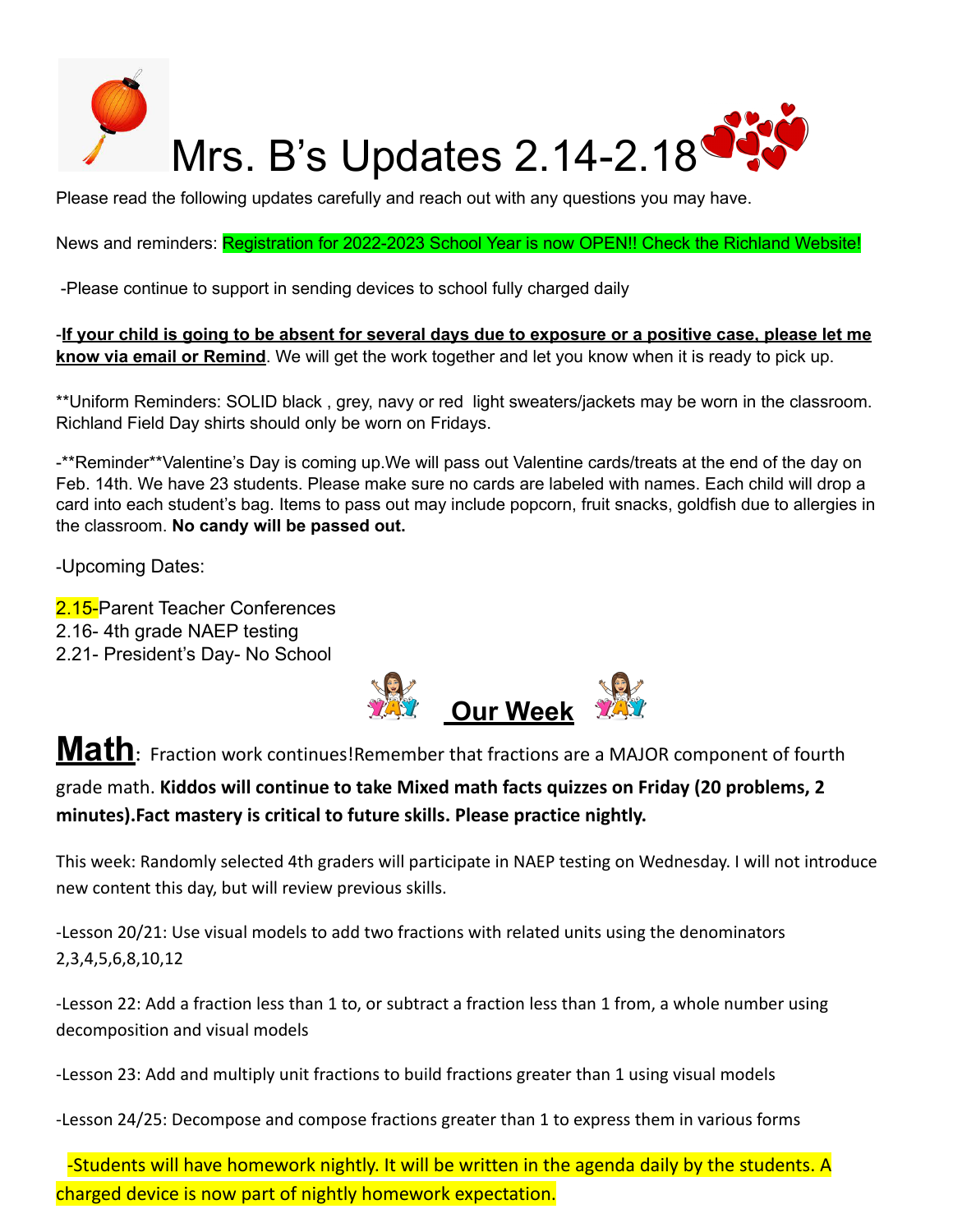## **ELA:**

Reading-**SWBAT** compare and contrast a firsthand account to a secondhand account of the same event or account **IOT** describe the differences in the focus and information provided in each. Grammar-Adjectives that Compare Spelling-Vowel Teams

| croak  | oatmeal   | beneath | domain   | repeat  |
|--------|-----------|---------|----------|---------|
| brain  | speed     | praise  | reveal   | sneak   |
| baboon | staircase | sheep   | compound | afloat  |
| sleeve | discount  | boast   | increase | trainer |
|        |           |         |          |         |

**Social Studies**: **4-04 Chapter 11/12 Industrial Revolution/Slavery in**

**the South Assignments are linked on [Assignments Tab](https://schools.scsk12.org/Page/14428) of my page on the Richland Website**

Monday: Start Flashcards Ch 11- Due Wednesday Start Study Guide Ch 11/12- Due Thursday

Tuesday: Continue Flashcards Ch 11/12- Due Wednesday Continue Study Guide Ch 11/12- Due Thursday

**Wednesday** Flashcards Ch 11/12 Work on Black History Projects

Thursday: Vocabulary Review Ch 11/12 Finish Chapter 11/12 Study Guide Black History Footprints Project

Friday: Chapter 111/12 Quiz Black History Projects are due today